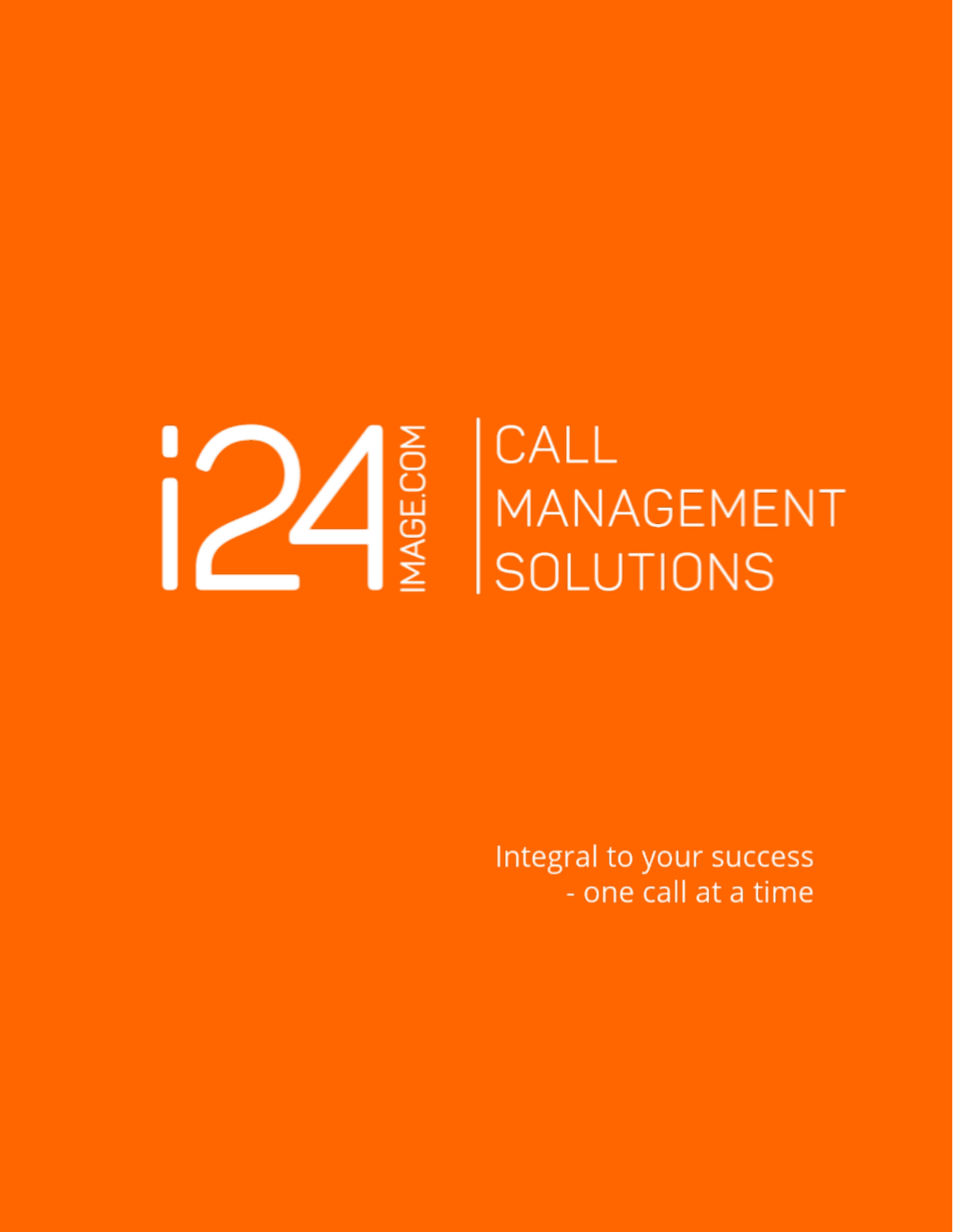investing in available the same that in customer lovely. Investing in availant service is on investment in customer lovatry. it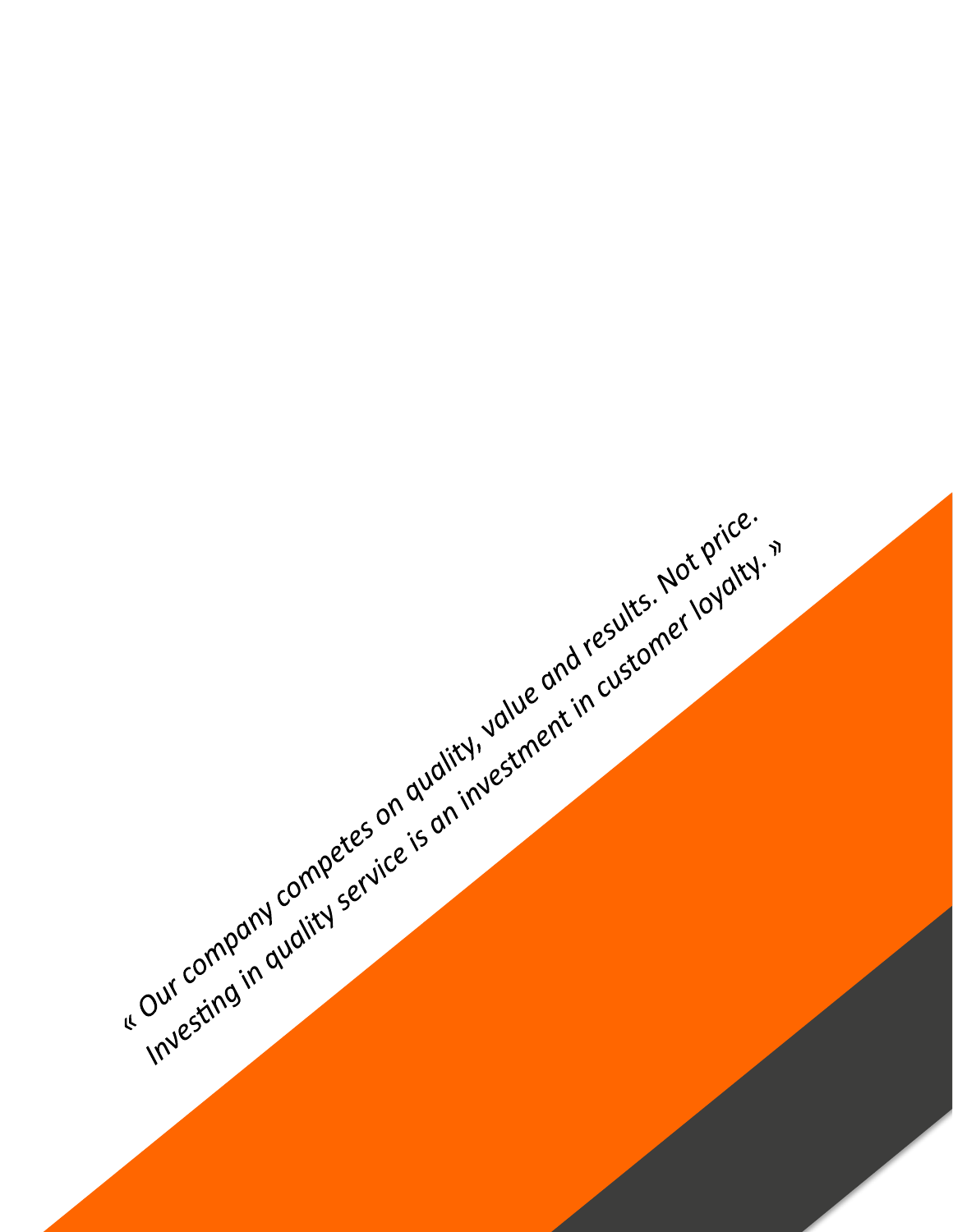

*"I spend each day researching new and innovative solutions that will help our customers boost their bottom line by improving customer experience, delivering client satisfaction and developing customer loyalty. All this – without them needing to increase headcount or operating costs. Sometimes it's by improving service and sometimes it's by reducing expenses. More often than not, it's both."*

> Gary Blair President & Chief Engagement Officer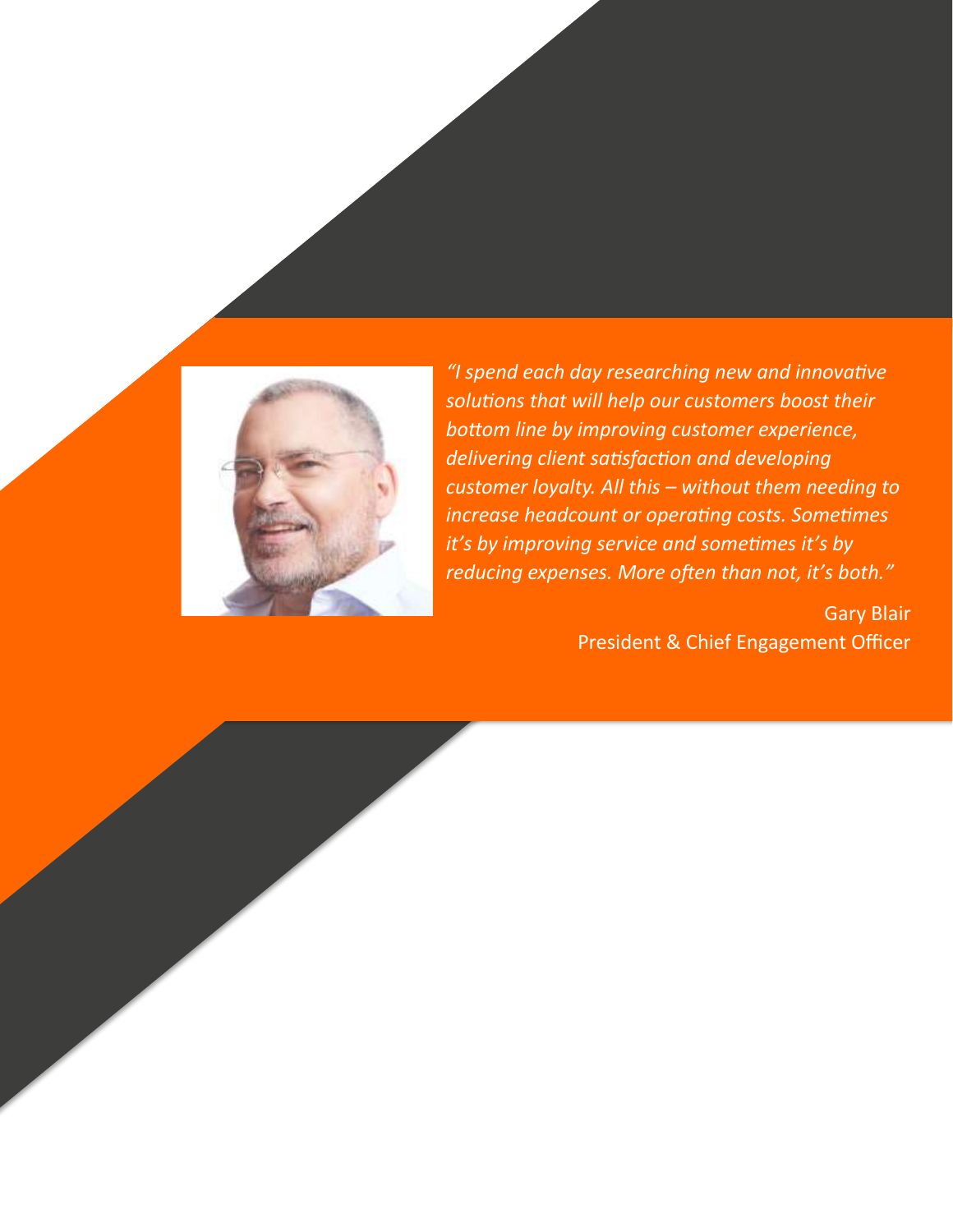

i24 Call Management Solutions operates 24/7, 365 days a year managing incoming calls, emails and web form inquiries.

We take care of your existing customers so you are free to develop new ones.

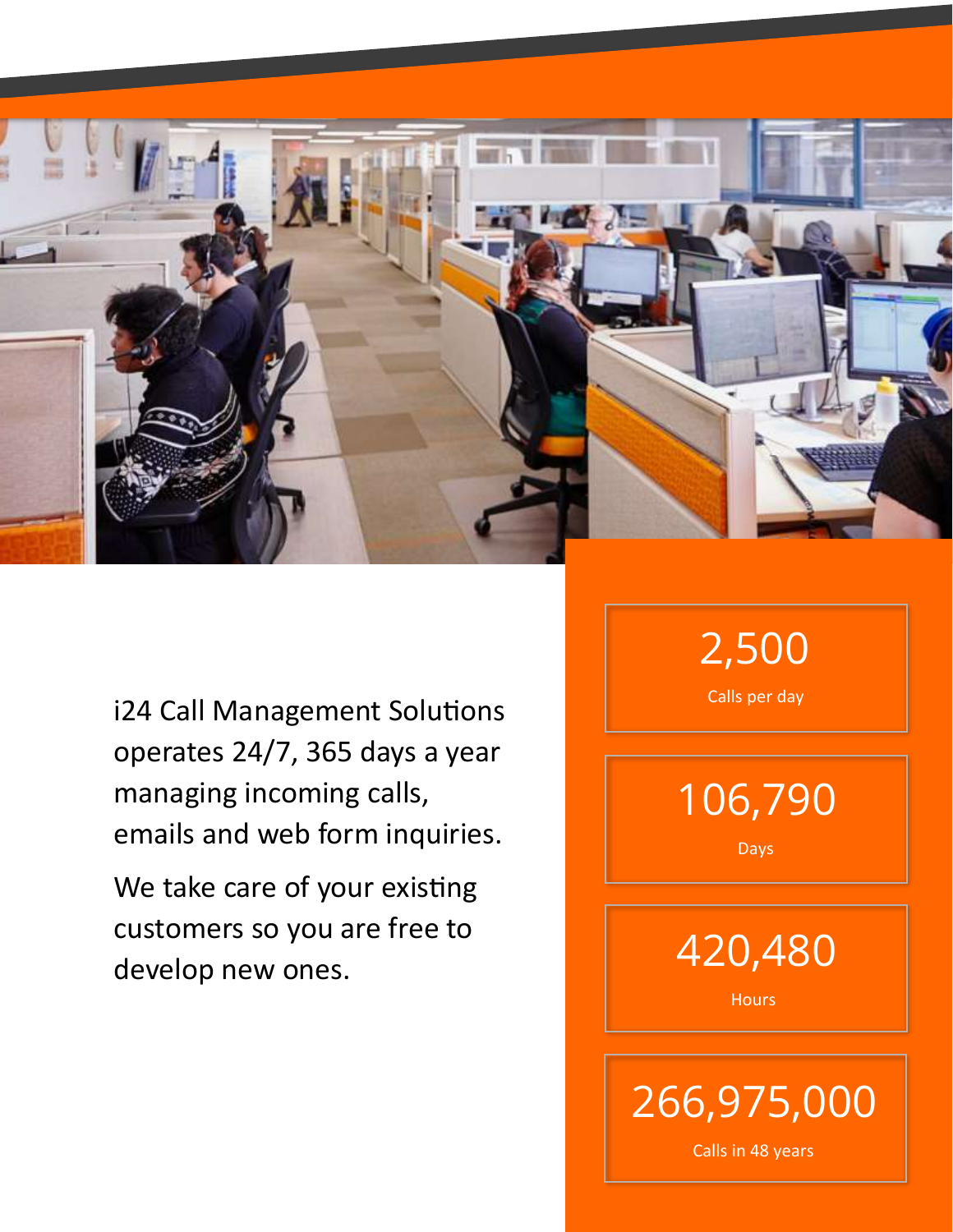

# How can we help you?

Your business is unique and so are your challenges.

As our mission to be integral to your success, we offer you customized solutions to your call management problems.

#### **If you're missing calls, you're missing revenue.**

We can manage your incoming calls during or after your regular business hours. We work around the clock (and calendar) to answer your calls when you can't.

Our award-winning agents provide your callers a seamless transition between your office and our phones.

#### **i24 is a "HOLD-FREE" Call Environment**

Our "WOW" specialists never put people on hold to respond to other calls; we handle your calls from beginning to end.

We stay solely focused on your clients during the entirety of the call.

#### **Our Call Answer Services include:**

- *Remote/Virtual receptionist*
- *Customer Care & Help Desk Services*
- *Order Taking & Data Entry*
- *Appointment Booking*
- *Tier 1 Technical Support*
- *Telephone Answering*

i24 is the call management industry leader in agent training, customized client script programming and data management.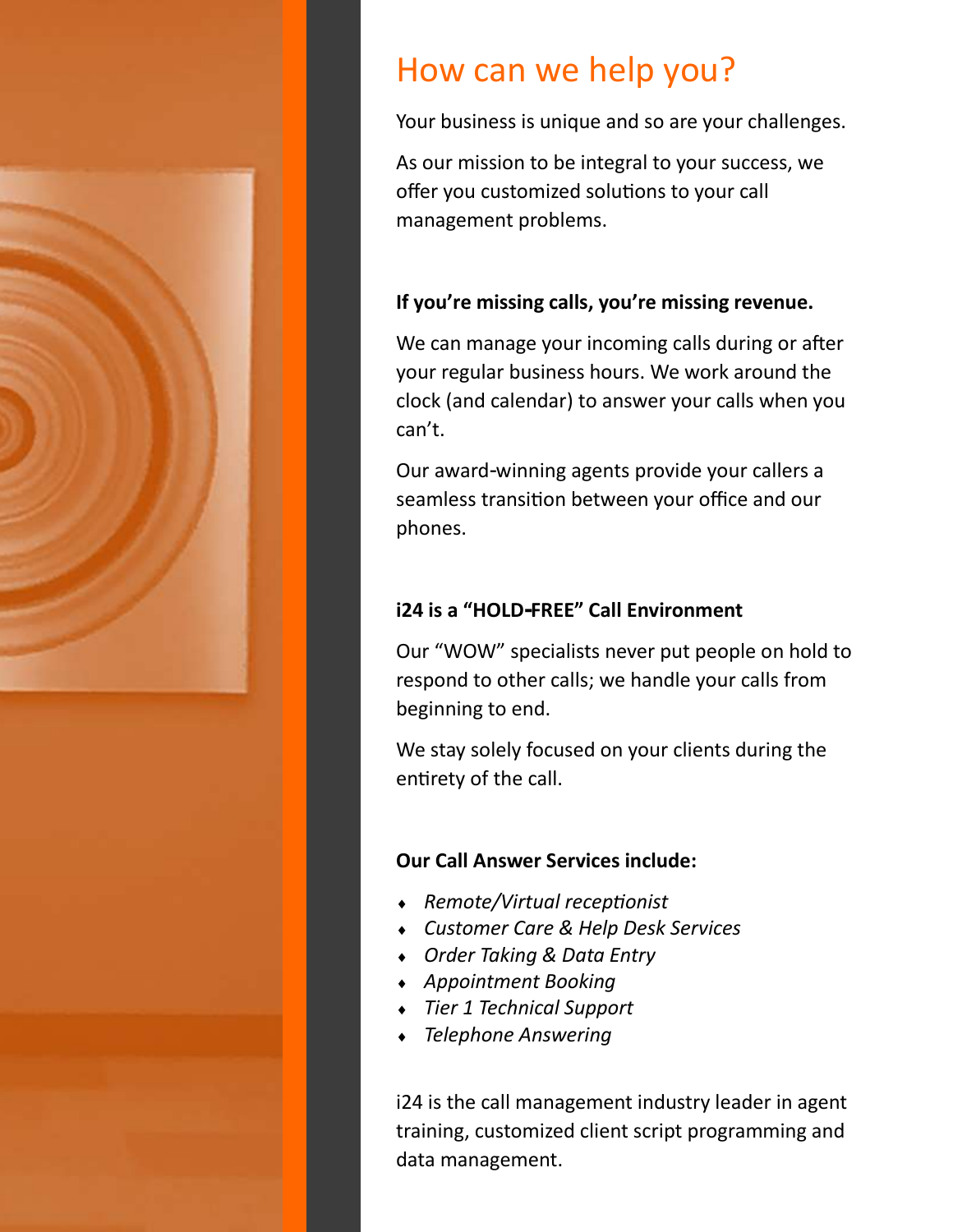## Customized Service

i24 account programming starts with us learning as much as possible about your product, customers and company culture.

We listen to your challenges and customize a tailor-made call management solution that delivers accurate, professional and consistent service.

We want your callers to think they reached your office, not ours.

Our people are the heart of our business and the best at what they do. Their courtesy and efficiency have won them the internationally recognized, Award of Excellence for 22 years in a row.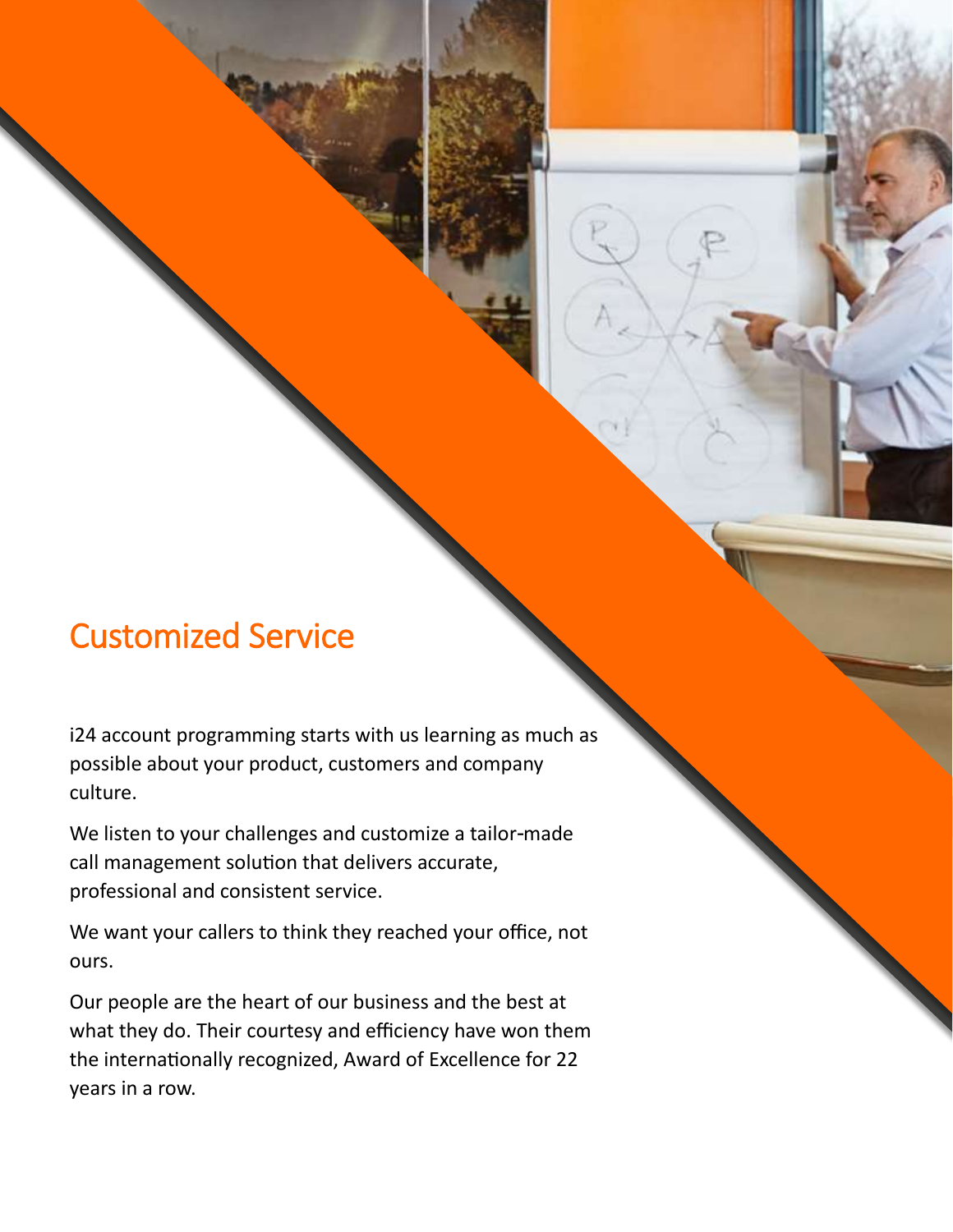

i24 does more than simply answer phones Advanced Database Management

Customer Service Support

Emergency Dispatch

Order Taking

Call Overflow

Dealer Locator Helpline

Online Web Support

Appointment Scheduling

Virtual Receptionist

Off Site Worker Managment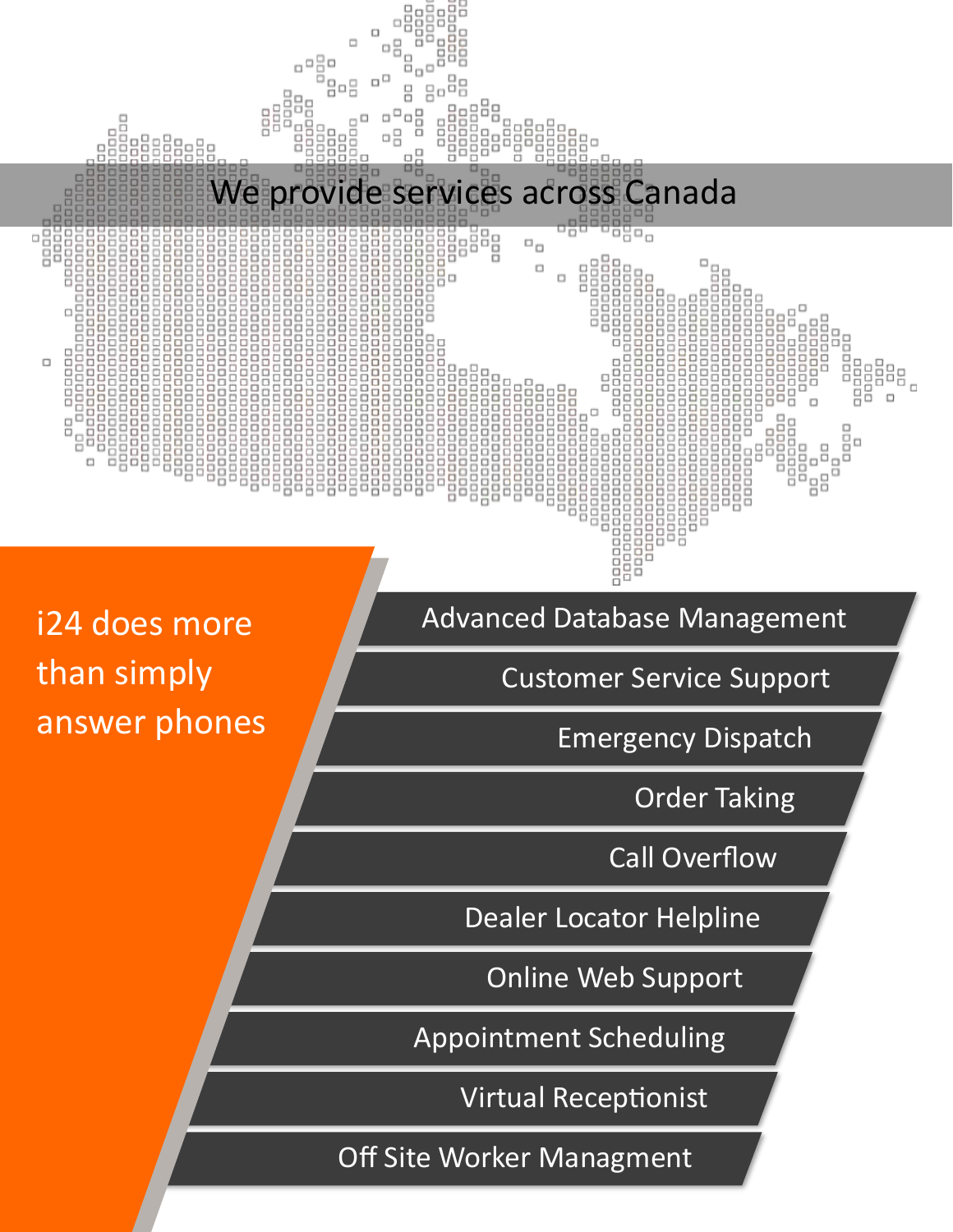#### Progressive Billing

i24 offers a unique Progressive Billing structure decreases your costs as your usage increases. Most call management services sell monthly packages of minutes that aren't carried forward. This leaves you paying for unused minutes at the end of the month. With Progressive Billing, you only pay for what you use.

#### All-Inclusive Pricing

At i24 Call Management Solutions, we don't charge extra fees for statutory holidays, voice logger, SMS delivery, Web Portal, Web On-Call, compliance fee, technology fee or minor account maintenance.

#### Smartphone Integration

i24 texts (SMS) your messages. This saves you billable time on message deliveries. With text messaging, you have all the call details including the call back number. This makes returning a call as simple as clicking on the highlighted telephone number.

#### Database Integration

i24 captures caller details into a database. When that caller calls again, the contact and history details are auto-populated into their respective fields. The call record is updated with each call. This saves you billable time and contact mistakes. We can use your existing database or create a custom one.

### Web Portal

The i24 Web Portal enables you to capture the name and phone number of every person that calls you—whether or not they leave a message. This allows you the option to follow up on a possible lead that may otherwise have been lost. Every call you receive will be accounted for.

#### Stay on top of your Web and Contact Forms

Are you managing your email or does it manage you? Left unattended, that pile of ignored emails comes back to bite you where it hurts—on your bottom line. Unresponded to contact forms are lost business. Direct your website contact forms and customer emails to us. We'll respond 24/7.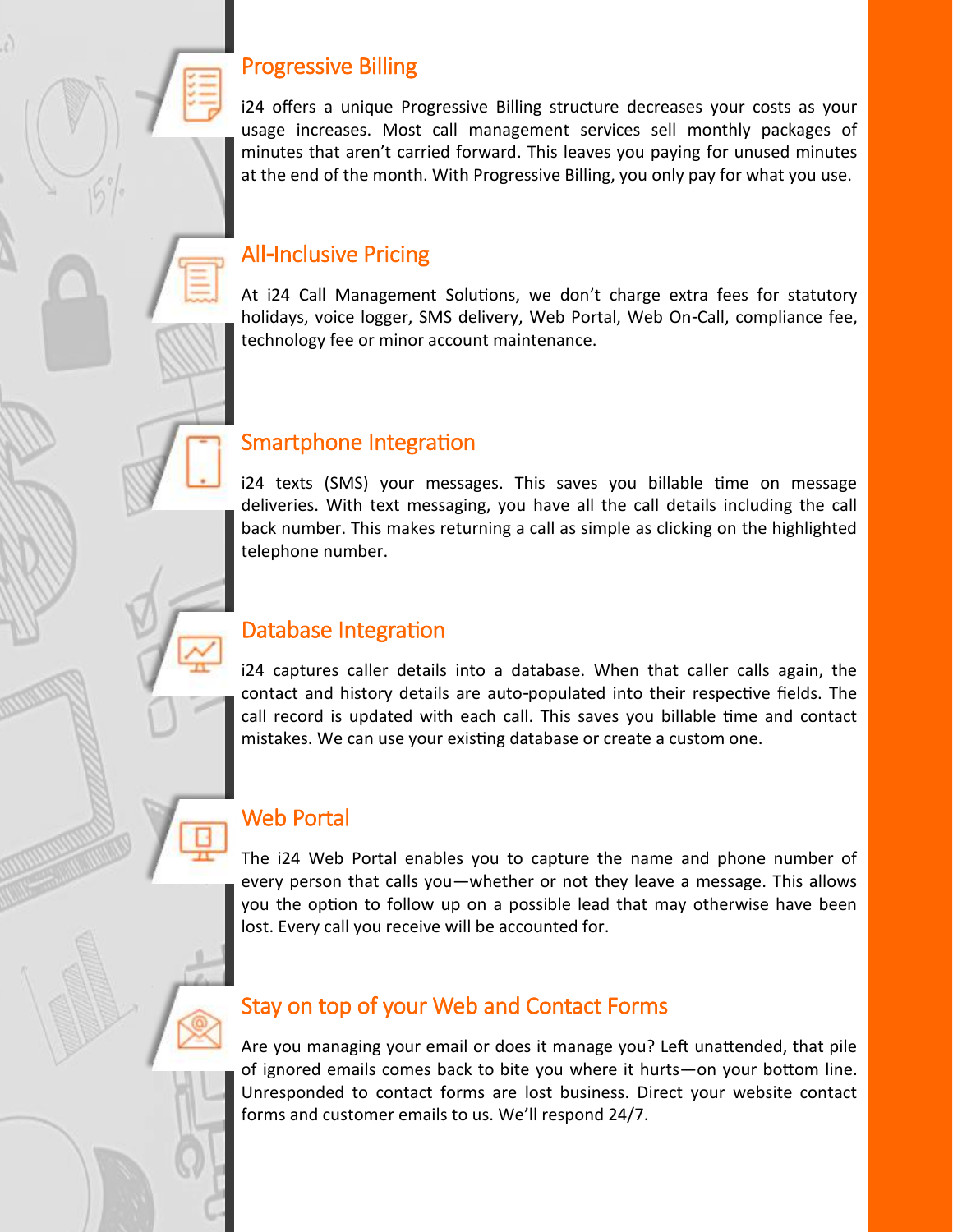#### Complete Transparency

We build trust through transparency. You have full access to your account through your own web portal. Once logged in, you can review your messages; your call recordings, the number of calls you received, the average response time and your billing history. By listening to your calls, you have the opportunity to fine-tune how you want us to manage them.

#### Happy Agents = Happy Clients

i24 believes in making the job of our front-line agents as positive as possible. This translates into a work culture that reflects a high level of job satisfaction. The result is the lowest rates of agent turnover in the industry. Consequently, your clients are treated to consistent and continuous award-winning customer service.

#### One-Call Environment

i24 operates a one-call environment where your clients are never put on hold while agents respond to other clients' callers. This remains at the heart of our success. Since your calls are handled beginning to end, agents are solely focused on your clients.

#### On-Line Account Demo

Before we take your first call, we provide you with an on-line demonstration of your account. This allows us to make any necessary adjustments before your account goes live. We'll also create a unique training video for your assigned agents that will ensure call management consistency.

#### All Canadian In-house & Remote Agents

i24 engages both in-house and remote agents to ensure optimal staffing. When circumstances cause a higher volume of calls, our remote agents are able to log in on the fly to make sure your calls are handled promptly. All calls are answered in Canada, by Canadian agents who undergo the same stringent training processes and quality control monitoring.

#### Web OnCall Portal

Need to make an unforeseen change to your on-call person or schedule? Our Web On-Call service allows you to make spontaneous or scheduled changes regardless of the time or date. No need to call us, simply log in with your secure password and user ID.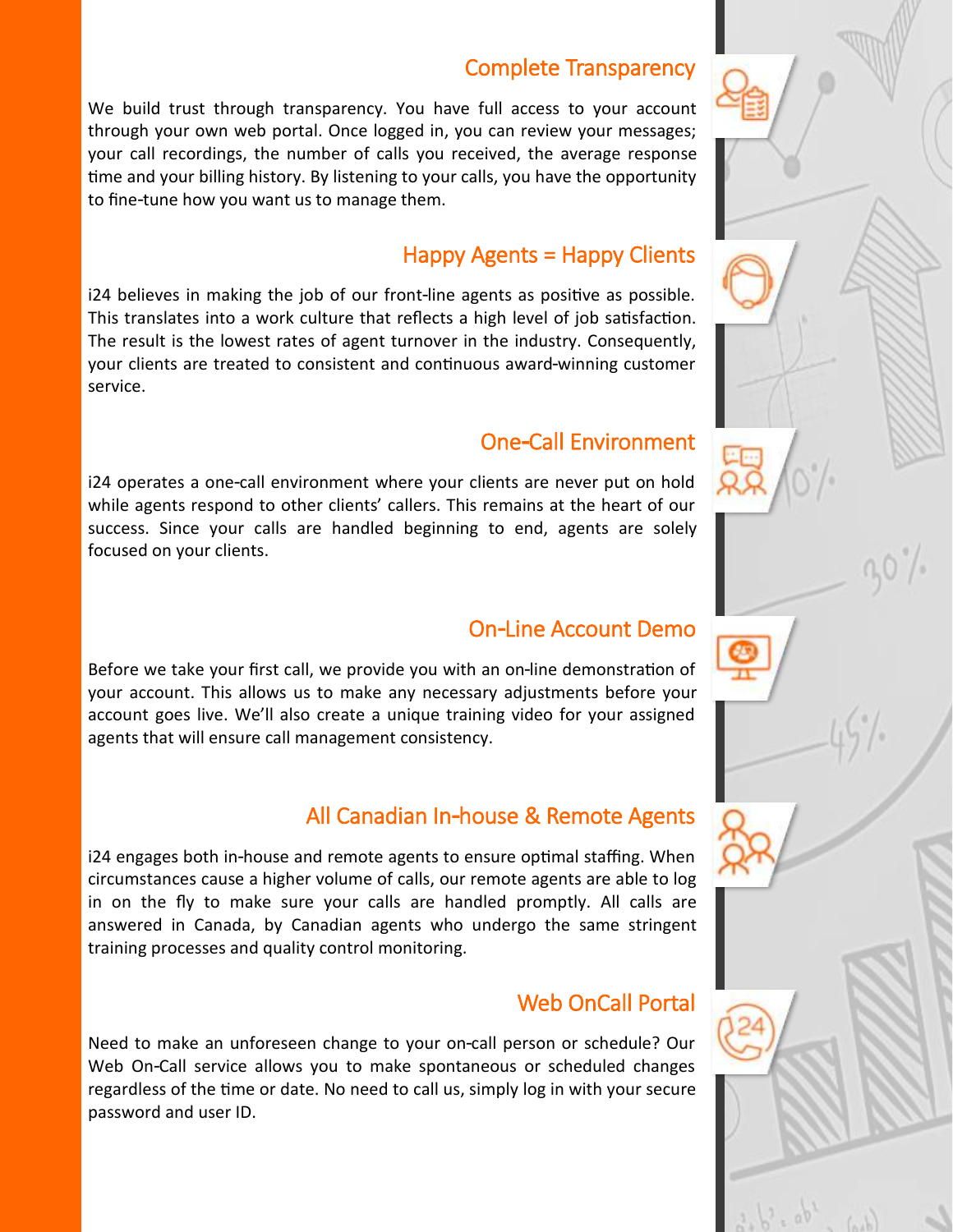Plumbing – Electrical – HVAC

Property Management

After Disaster Recovery

Senior Care

High Tech

Energy Resources

Financial Services

Government

Legal Services

Insurance

Non-Profit

Personal Care

Real Estate

And many more…

# Some industries that

Some industries that the some industries that the some industries that the some industries that the some in benefit from

聊

 $\ddot{o}$  from  $\ddot{o}$ i24 Call Management Solutions

冊

i24 Call Management Solutions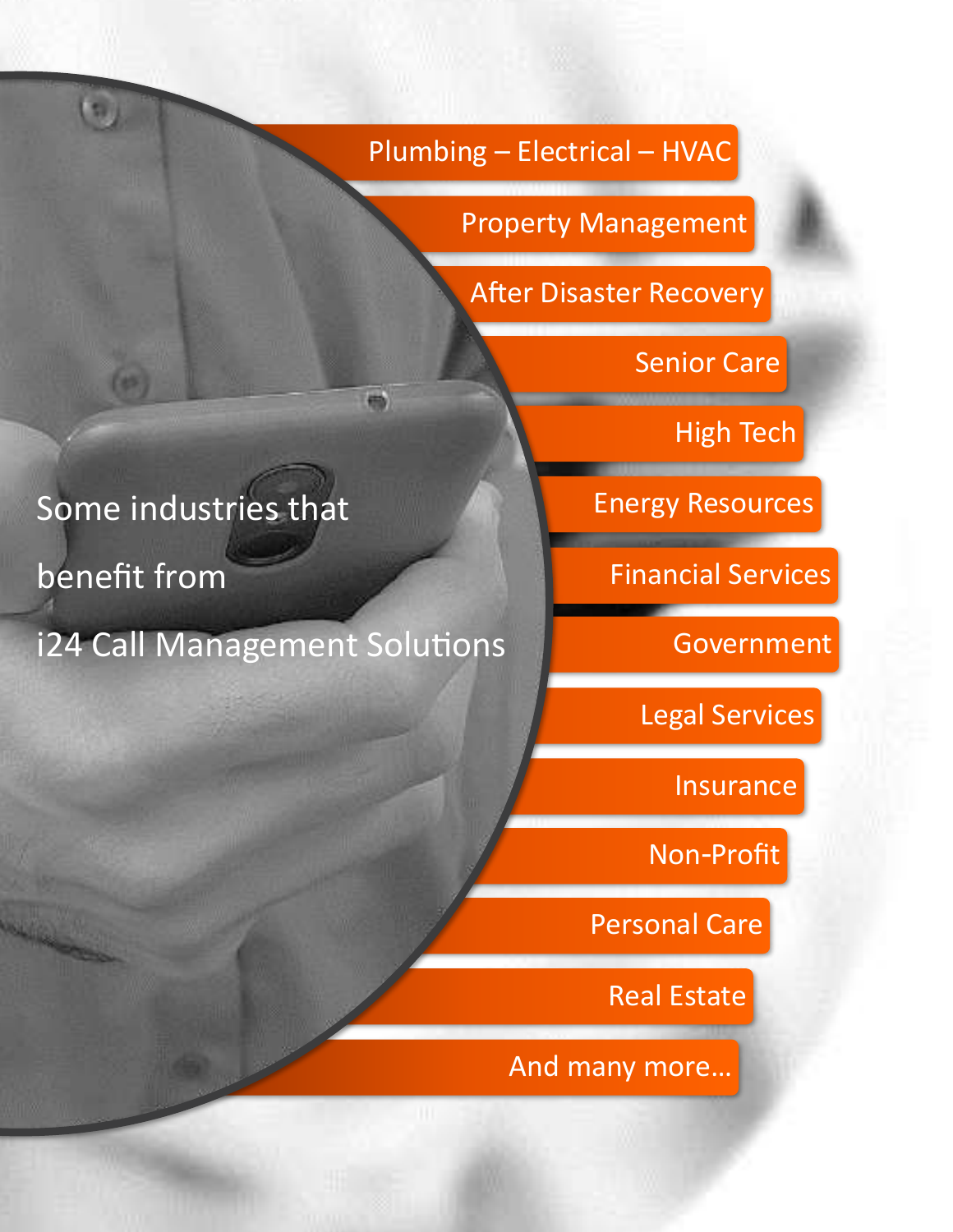

## CAM-X Award of Excellence

For 22 consecutive years



## ATSI Award of Excellence

For 11 consecutive years



### Fuller Landau Family Business Award

For quality of business, multigenerational family involvement, and overall contributions to the community